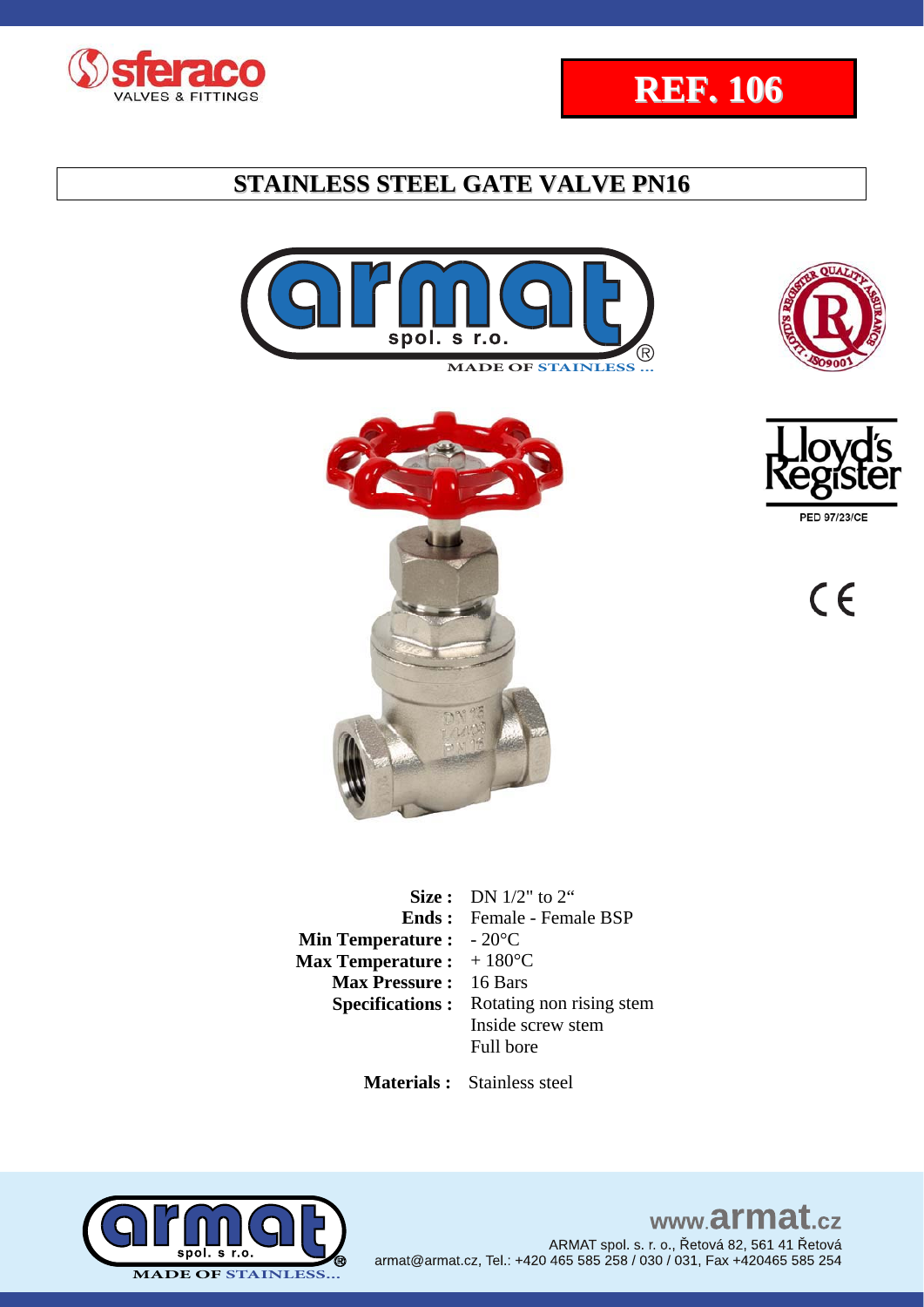



#### *SPECIFICATIONS :*

Full bore Rotating non rising stem Inside screw stem Screwed bonnet Single wedge Female / Female BSP cylindrical PTFE packing

#### *USE :*

For all common fluids Min and max Temperature Ts : - 20°C to + 180°C Max Pressure PN: 16 bars

#### *HEAD LOSS GRAPH :*



**Flow**



www.armat.cz ARMAT spol. s. r. o., Řetová 82, 561 41 Řetová armat@armat.cz, Tel.: +420 465 585 258 / 030 / 031, Fax +420465 585 254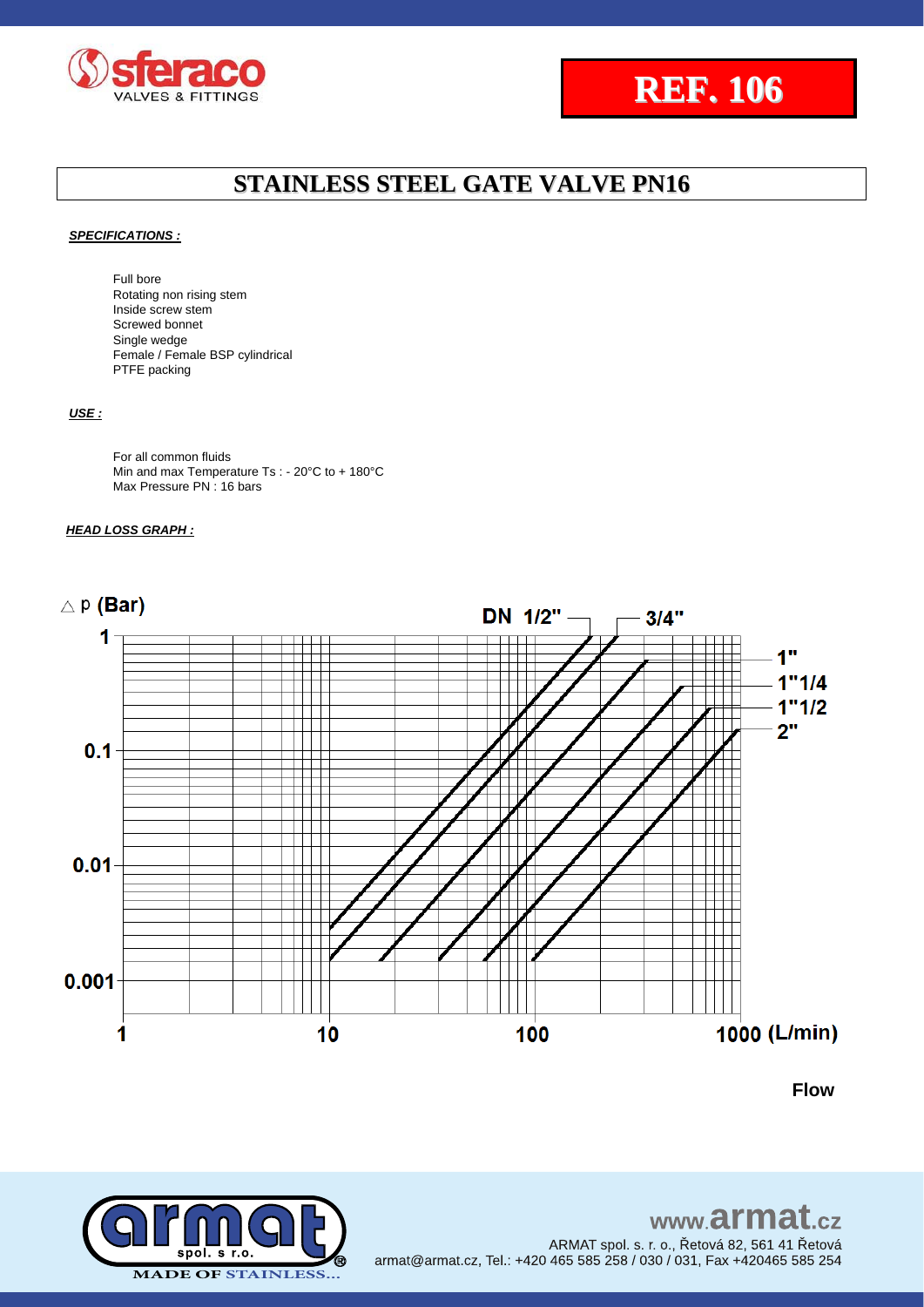

### *FLOW COEFFICIENT Kvs ( M3 / h ) :*

| DN            | 17966<br>11 C | $3/4$ " | 4.66  | 1"1/4 | 1"1/2  | R <sub>0</sub> |
|---------------|---------------|---------|-------|-------|--------|----------------|
| $Kvs$ ( m3/h) | 19.18         | 35.43   | 57.72 | 96.69 | 154.63 | 254            |

*PRESSURE / TEMPERATURE GRAPH (STEAM EXCLUDED):*



#### *RANGE :*

Female / female threaded BSP cylindrical **Ref. 106** from DN 1/2" to DN 2"



### www.armat.cz ARMAT spol. s. r. o., Řetová 82, 561 41 Řetová armat@armat.cz, Tel.: +420 465 585 258 / 030 / 031, Fax +420465 585 254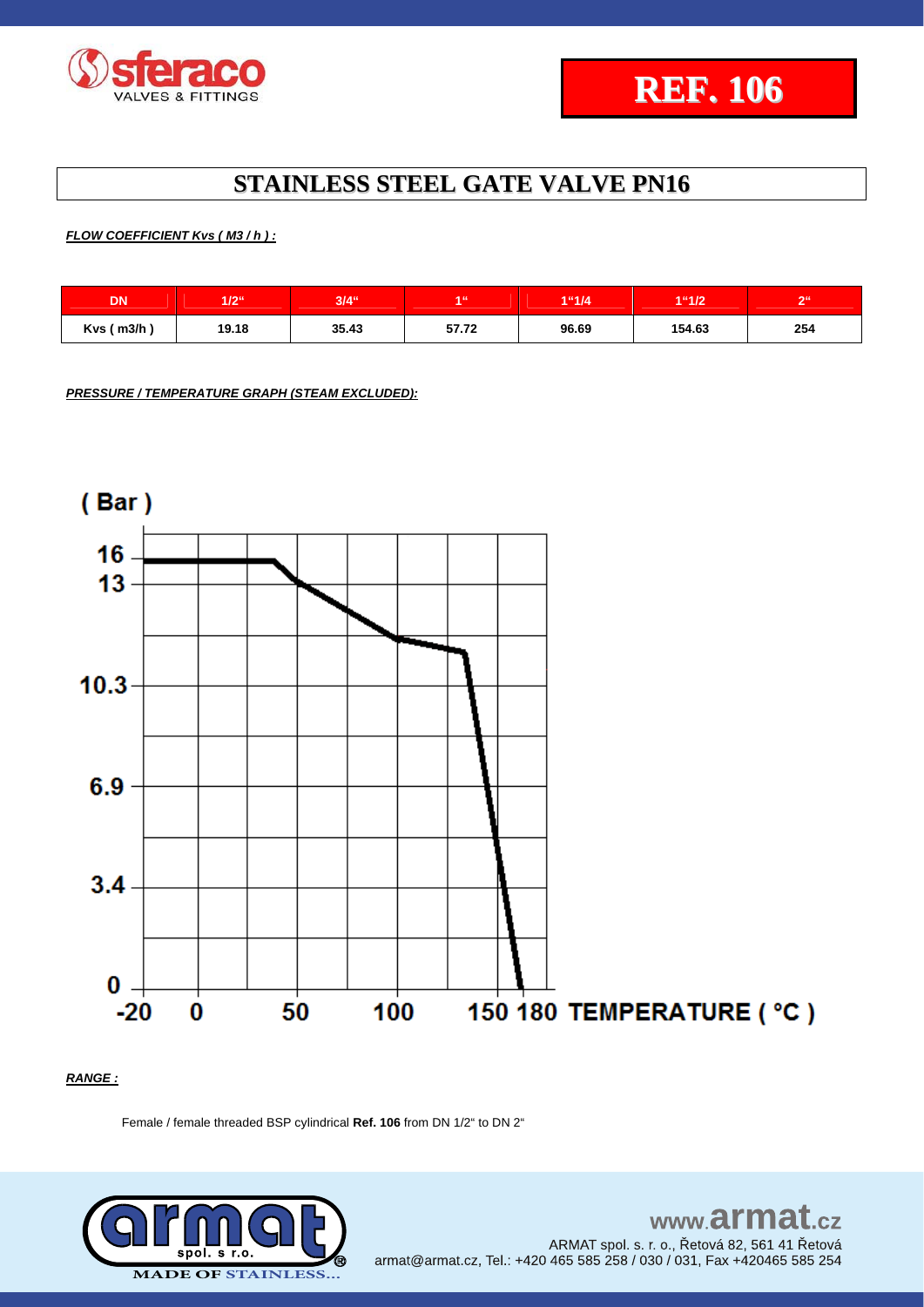



*MATERIALS :*



| <b>Item</b>    | <b>Designation</b> | <b>Materials</b> |
|----------------|--------------------|------------------|
| 1              | Body               | ASTM A351 CF8M   |
| 2              | Wedge              | ASTM A351 CF8M   |
| 3              | Body gasket        | <b>PTFE</b>      |
| 4              | <b>Nut</b>         | SS 304           |
| 5              | <b>Stem</b>        | SS 316           |
| 6              | <b>Bonnet</b>      | ASTM A351 CF8M   |
| $\overline{7}$ | Packing            | <b>PTFE</b>      |
| 8              | Gland follower     | SS 304           |
| 9              | Packing nut        | SS 316           |
| 10             | Handwheel          | Zamak            |
| 11             | ID plate           | Aluminium        |
| 12             | Handwheel washer   | SS 304           |
| 13             | Handwheel nut      | SS 304           |
|                |                    |                  |



www.armat.cz

ARMAT spol. s. r. o., Řetová 82, 561 41 Řetová armat@armat.cz, Tel.: +420 465 585 258 / 030 / 031, Fax +420465 585 254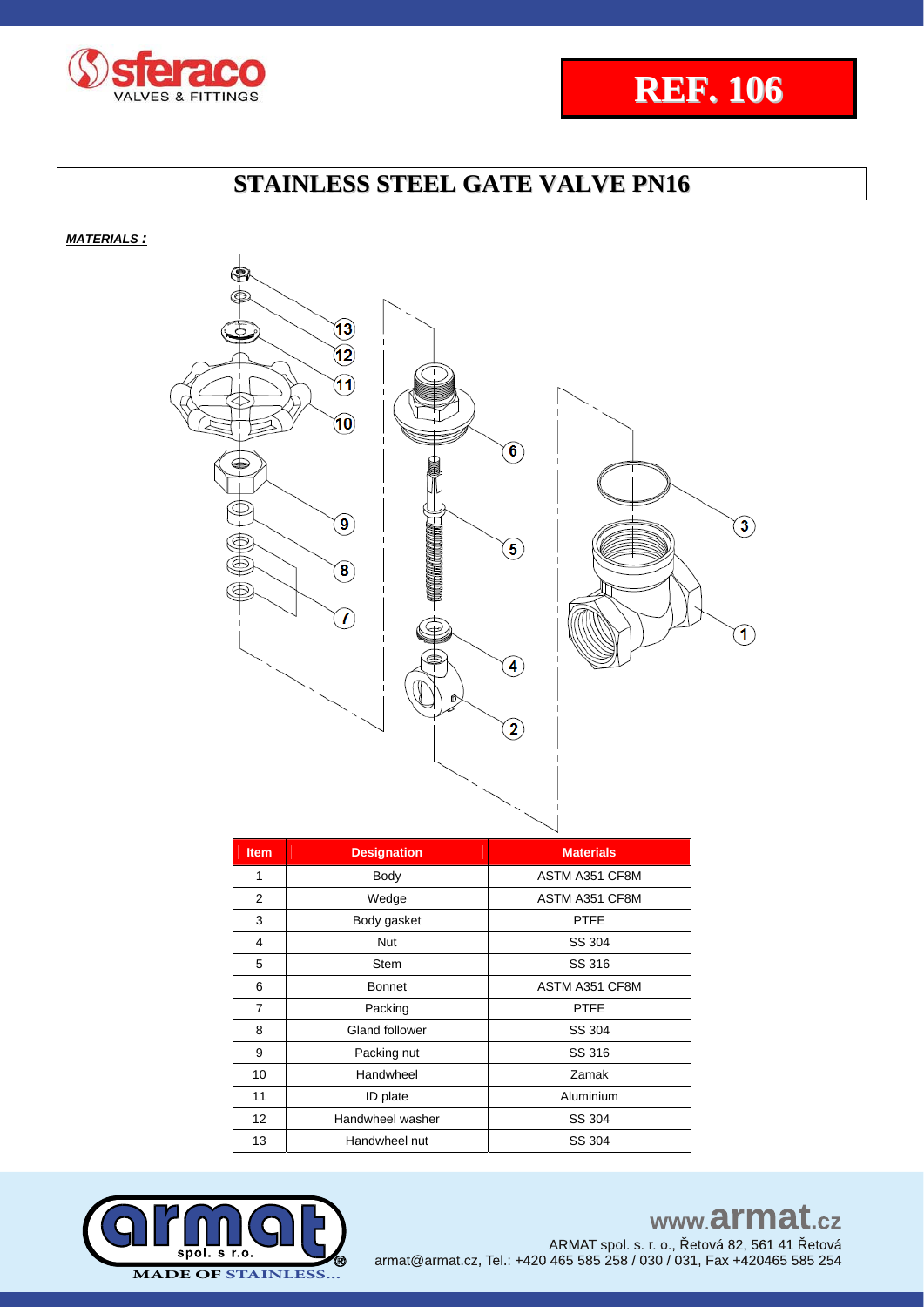



*SIZE ( in mm ) :* 



| Ref. | <b>DN</b>   | 1/2"  | 3/4"  | 4"    | 1"1/4 | 1"1/2 | 2"    |
|------|-------------|-------|-------|-------|-------|-------|-------|
| 106  | ØP          | 15    | 20    | 25    | 32    | 40    | 50    |
|      |             | 55    | 60.5  | 65.5  | 76.5  | 85.5  | 95.5  |
|      | н           | 92    | 97    | 108.5 | 123.5 | 146   | 162   |
|      | Øν          | 70    | 70    | 80    | 80    | 90    | 100   |
|      | Weight (Kg) | 0.440 | 0.570 | 0.740 | 1.120 | 1.550 | 2.250 |

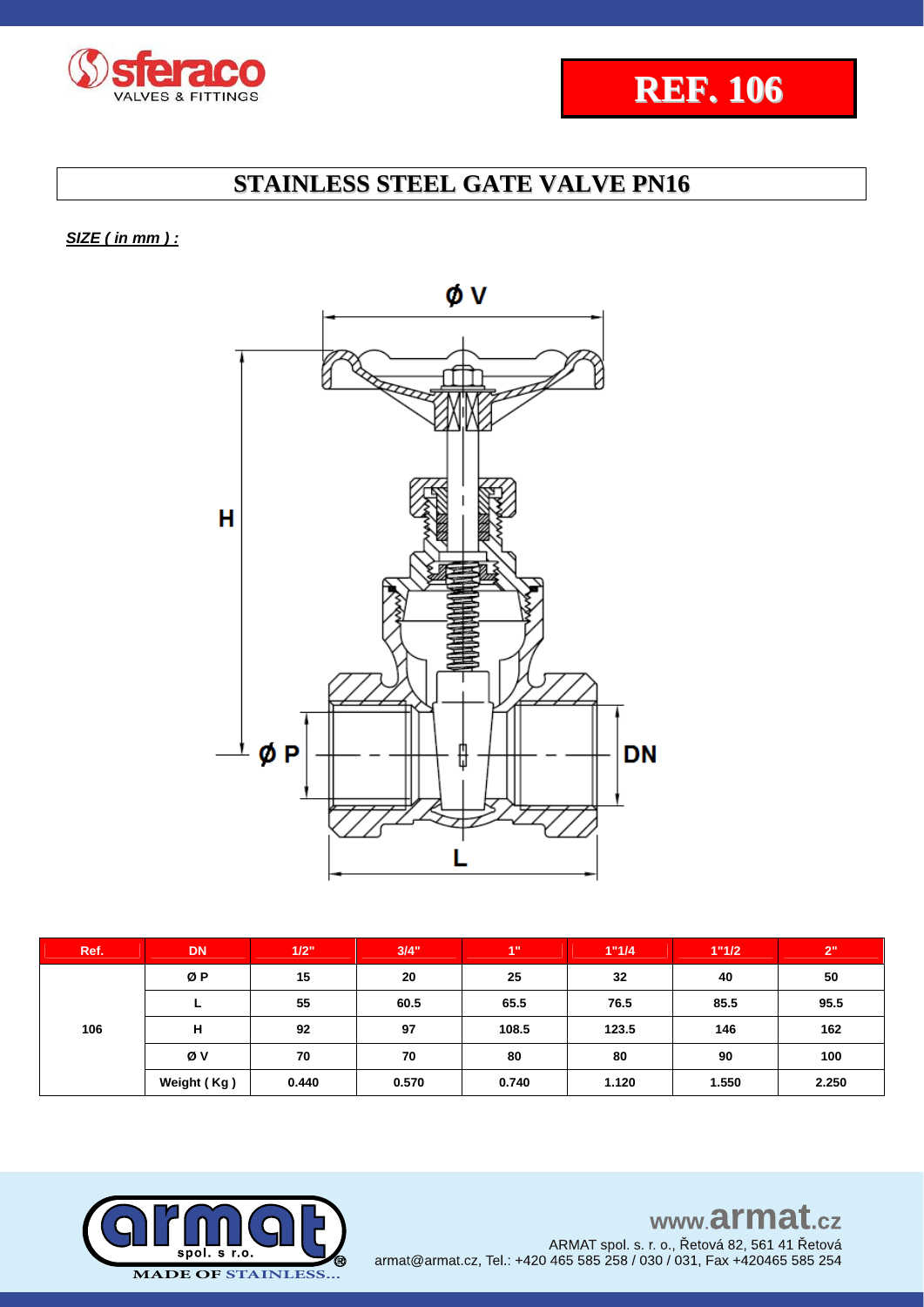



#### *STANDARDS :*

Fabrication according to ISO 9001 :2008

DIRECTIVE 97/23/CE : CE n° 0038 Module H Risk category I up to DN 1"1/4 Risk category II from DN 1"1/2 to DN 2"

Threaded female / female BSP cylindrical according to ISO 228/1

**ADVICE :** Our opinion and our advice are not guaranteed and SFERACO shall not be liable for the consequences of damages. The customer must check the right choice of the products with the real service conditions.